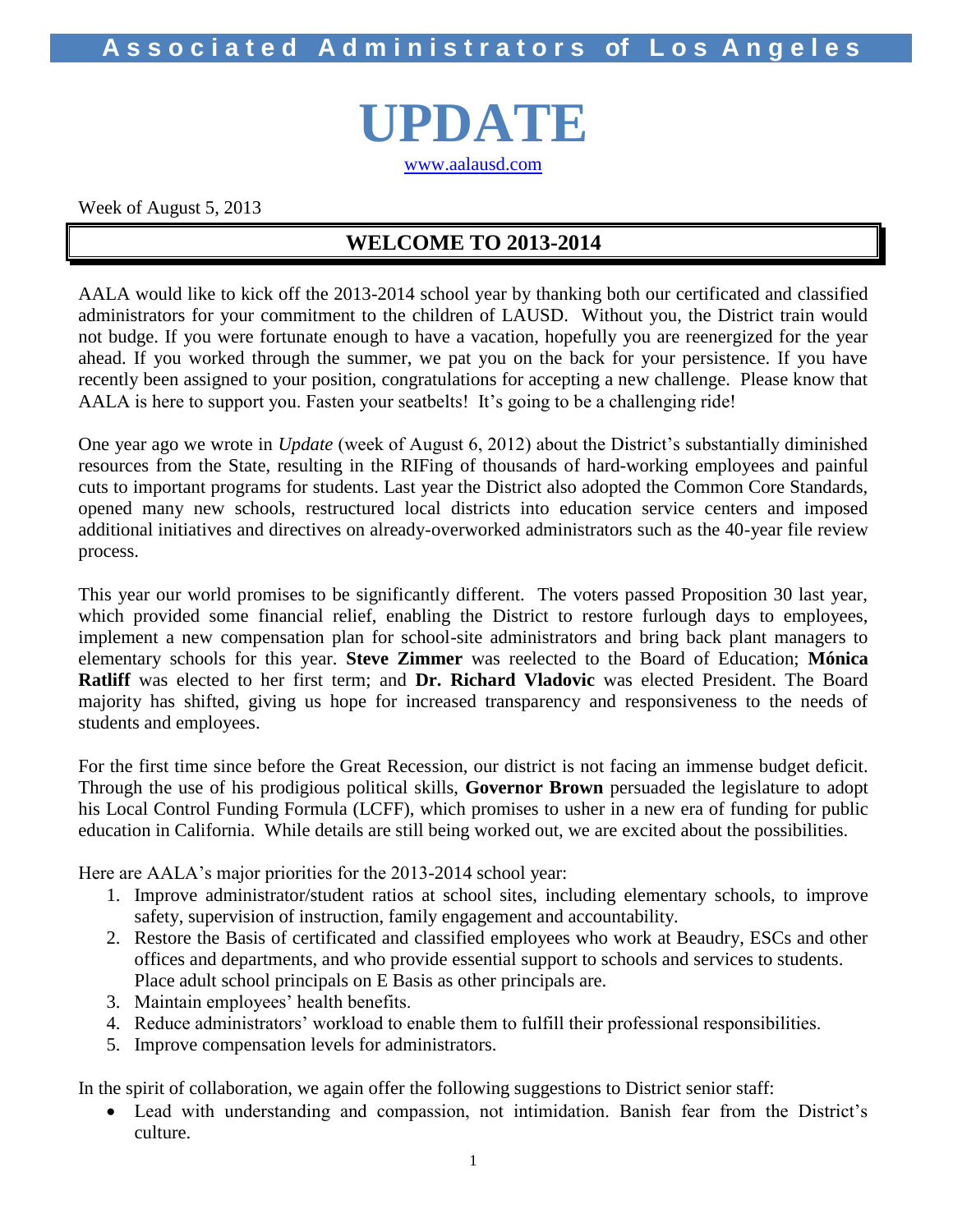### *WELCOME TO 2013-2014 (Cont.)*

- Commit to educating the whole student, not just improving the data.
- Limit the number of initiatives and directives to what is actually achievable.
- Establish a single line of communication between supervisor and administrator, especially the principal.
- Model effective leadership by communicating regularly and directly with AALA leadership; demonstrate an understanding that communication is two-way.

### **FIRST BUDGET ALLOCATION FROM LCFF ARRIVES**

A total of \$26.7 billion was sent to California school districts from the state controller's office by July 31, representing the first installment on the new Local Control Funding Formula. Funds were allocated based on last year's allotments because there has not been enough time for officials to do all of the necessary recalculations to restructure state K-12 spending. The LCFF provides districts with additional grant money to support educational services to low-income students, English learners and foster youth. Districts with high numbers of educationally disadvantaged students also receive a supplemental grant which provides 20 percent of the base amount. Also, the state is giving concentration grants to districts where disadvantaged students comprise more than 55 percent of enrollment, funding that adds 50 percent of the base.

All of this is good news for LAUSD and we anxiously await the Superintendent's new budget which must be approved by August 15, 2013. We also eagerly anticipate his three-year plan mandated by the Board's passage of the resolution sponsored by **Kayser**, **Zimmer** and **Vladovic** on June 24, 2013. The resolution directed that the Superintendent's plan:

- 1. Examine the feasibility of class size reduction in 2014-15.
- 2. Design a three-year strategy to return other school-site certificated positions, e.g., counselors and librarians, to 2007-2008 levels.
- 3. Design a three-year strategy to return classified positions and hours per position to 2007-2008 levels.
- 4. Add a psychiatric social worker to each school site.
- 5. Design a three-year strategy to increase enrollment in adult and early education.
- 6. Design a three-year strategy to increase funding for arts education and integrated arts instruction.
- 7. Design a three-year strategy to return school-site administrative levels to the 2007-2008 levels.
- 8. Design a three-year strategy to implement competitive wages for District employees whose pay rates have been cut.
- 9. Design a three-year strategy to implement an extended school year or provide for the restoration of a full summer intervention and enrichment program.

The LCFF comes with new accountability mandates that include requirements that Local Education Agencies adopt spending plans in consultation with parent advisory groups. There is also an audit provision and demands that districts track for the first time small subgroups as part of the Academic Performance Index. Regulations governing implementation of the LCFF are still being developed, particularly those related to the accountability portion of the law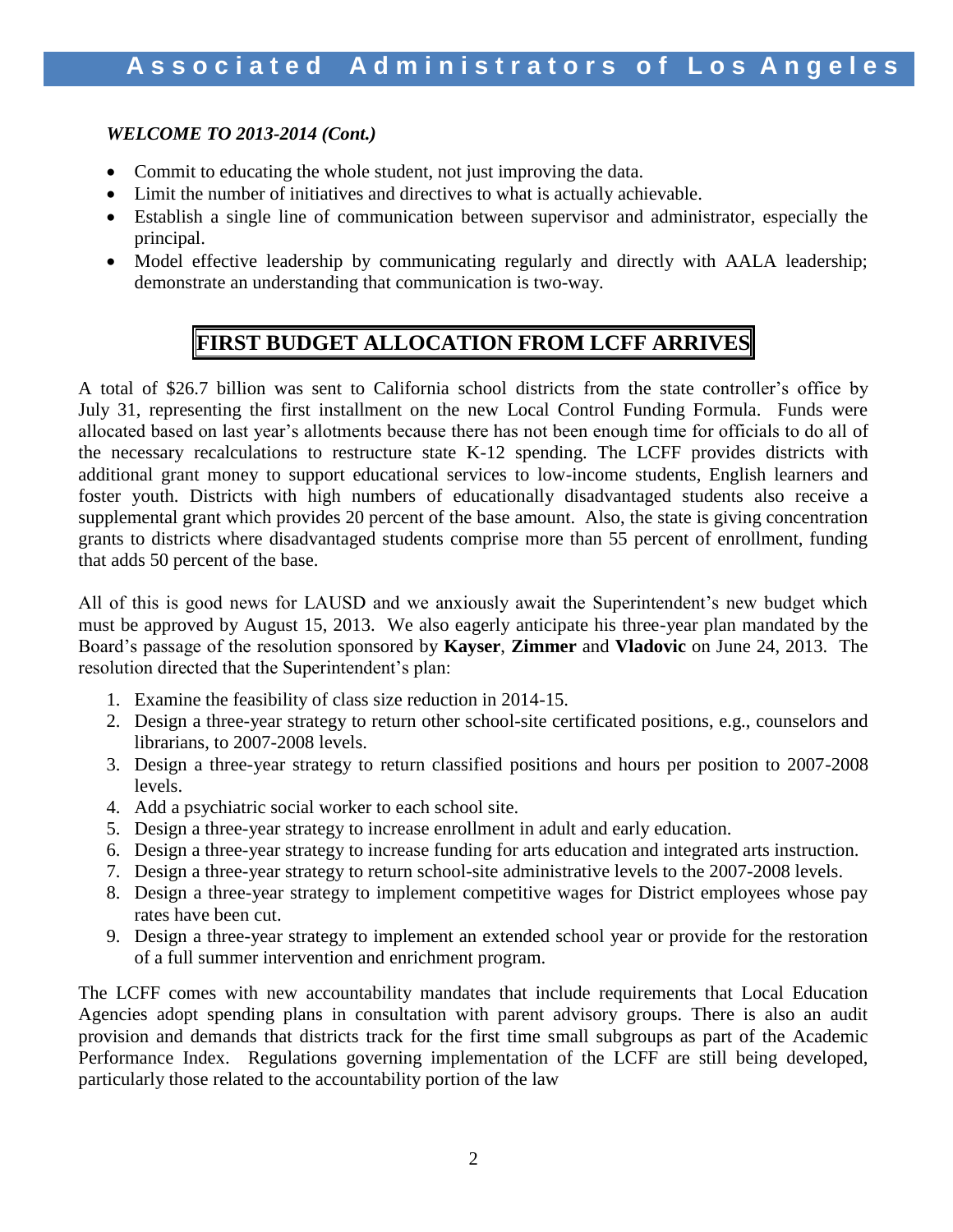# **HEALTH BENEFITS FAQ**

### *TOPIC: BACK TO SCHOOL – SOME TIPS FOR REDUCING WORK PLACE INJURY*

Beginning a new school year is an extremely busy time involving a host of activities. This FAQ is just a reminder of key safety reminders for you and your staff.

#### **What is the best way to lift heavy objects such as file boxes, boxed books, and stored materials?**

Lifting heavy boxes can result in back injury or other accidents. First, assess whether you can lift the load or whether you need another person's help. It's best to underestimate your own strength. Whenever possible, consider pushing, pulling, sliding or using a dolly or hand truck, instead of lifting or carrying. If you must lift a box, remember to bend your knees and squat to lift a box on the floor. When carrying boxes, check your pathway for any obstacles you might trip over.



### **Several of my staff who work at desks are plagued with back problems and signs of carpal tunnel syndrome. What are some ways to avoid these problems?**

Employees who sit at the computer for long periods of time should be reminded to:

- Take frequent rest breaks and gently stretch and bend hands and wrists periodically.
- Keep your wrist straight and neutral; make mouse movements from your elbow, not your wrist joint.
- Keep keyboard height at elbow level or slightly lower.
- Maintain good posture by being aware of when your shoulders roll forward or when you crane your neck.
- Adjust chair height so that your feet are squarely on the floor.
- Alternate work activities so you are not in the same position for prolonged periods.

#### **What about eyestrain from the computer screen?**

According to the National Eye Institute, computer users can reduce eye strain by using the 20-20-20 rule: look away from your computer every 20 minutes and look at least 20 feet away for 20 seconds.

#### **Where can I learn more about proper office ergonomics?**

Several websites offer good information and diagrams on workstation ergonomics, proper sitting position for deskwork, and even exercises to reduce stress. Go to UCLA Ergonomics at: <http://ergonomics.ucla.edu/> and/or OSHA at:

[https://www.osha.gov/SLTC/etools/computerworkstations/positions.html.](https://www.osha.gov/SLTC/etools/computerworkstations/positions.html)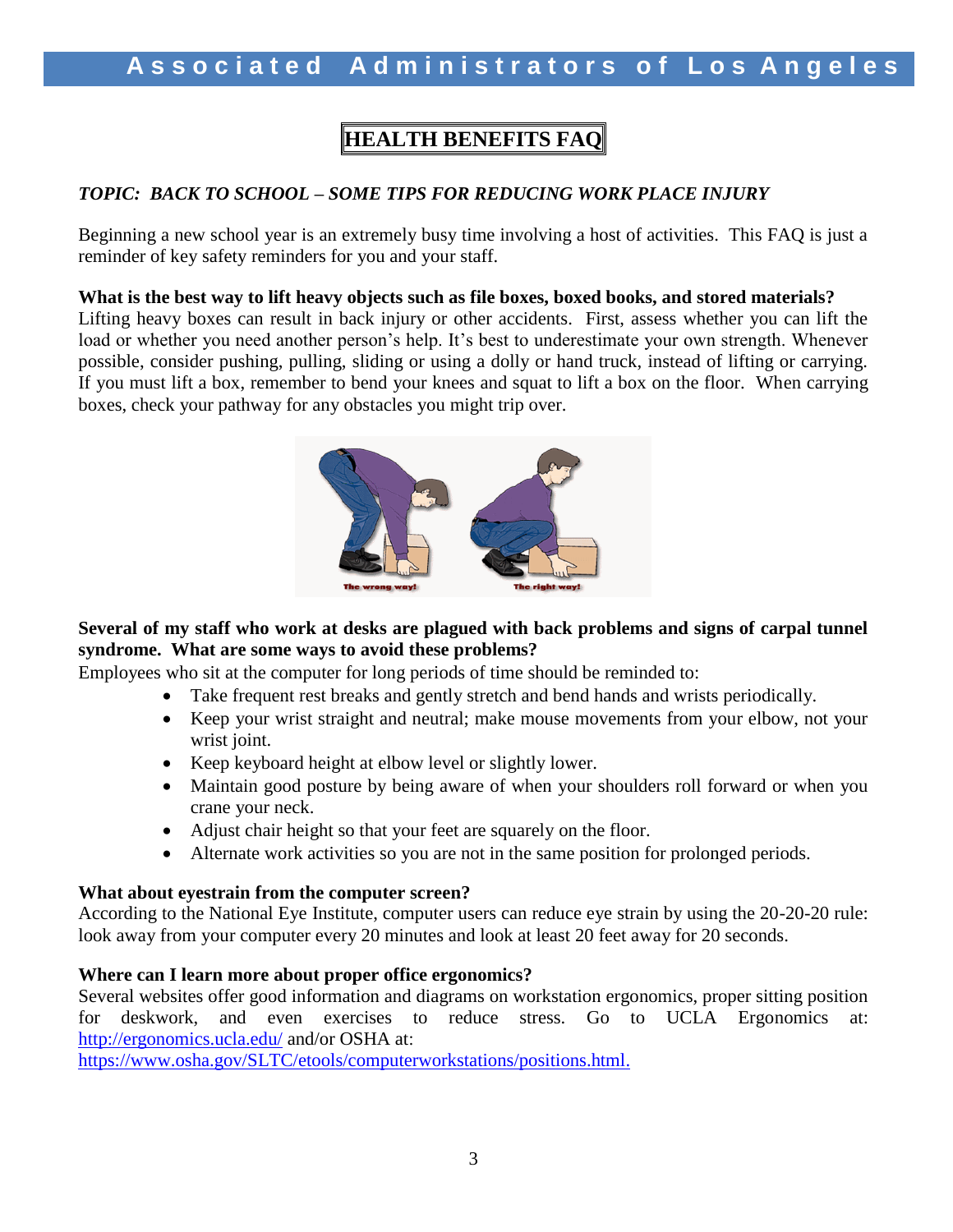### **CALSTRS MEMBERS: ELECTING AN OPTION CAN PROTECT LOVED ONES BEFORE YOU RETIRE**

CalSTRS members who joined before January 1, 2013, are eligible to retire at age 55 with 5 years of service or before 55 with 30 years of service. At that time, whether they choose to retire or not, they have the opportunity to elect an option that will provide a monthly lifetime income for a loved one (does not have to be a relative) when they die; even if they die before retirement. This is called a preretirement option election. It will reduce the monthly amount received once the member retires, but will ensure that the beneficiary will start receiving a CalSTRS benefit whenever the member dies. There are advantages and disadvantages of choosing a preretirement election of an option.

### ADVANTAGES

- If you die before retirement, your designee will receive a monthly payment from CalSTRS for the rest of his/her life.
- The amount your beneficiary receives will be higher if you choose the option prior to retirement.
- The career factor applies if you die before retirement.

### DISADVANTAGES

- If you select a preretirement option and then cancel or change it before retiring, your retirement benefit may be reduced for life.
- If your beneficiary dies before you retire, the option is automatically canceled and your retirement benefit may be permanently reduced.
- If you change beneficiaries, either due to death or cancellation, you may have to pay an assessment.

Members are encouraged to attend a CalSTRS workshop or make an appointment to see a counselor to consider your options. You may reach CalSTRS at [www.calstrs.com](http://www.calstrs.com/) or 800.228.5453.

# **CALPERS MEMBERS: OPTIONS AT RETIREMENT**

CalPERS operates somewhat differently in the manner in which its members can provide for loved ones after their death. CalPERS members must wait until their retirement to make this decision. At that time, they can choose to take a reduced monthly benefit in retirement in order to provide a lifetime benefit for the person they designate. The reduction to the member's monthly benefit is based on the life expectancy of the member and the beneficiary. The younger the beneficiary, the greater the reduction. In most cases, only one beneficiary can be named and it cannot be changed after retirement, except under limited circumstances.

If a CalPERS member dies before retirement, the benefits to the survivor depend on whether the member was old enough to retire or not, similar to CalSTRS. The benefits may range from a full refund of the member's contributions plus interest and up to six months' pay or a lifetime monthly allowance equal to one-half of the service retirement that would have been issued if the person retired on the date of death.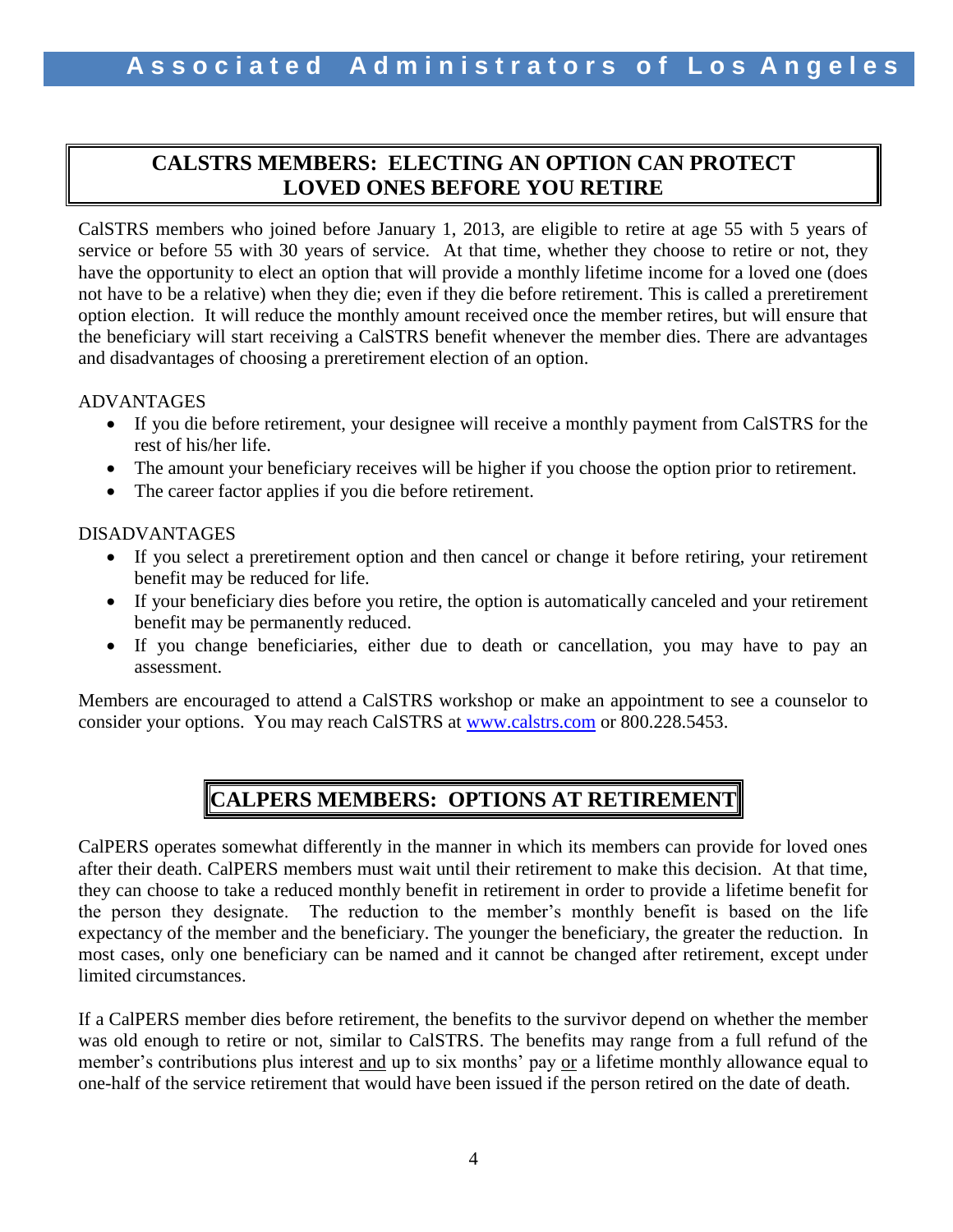# **IN THE NEWS**

- Charter schools now serve approximately 4 percent of the nation's public school students, with more than 2.3 million students in more than 6,000 schools in 41 states, an 80 percent increase in enrollment since 2009.
- Fresno, Long Beach and Jefferson County (CO) school districts are the recipients of a \$15 million grant from the Bill & Melinda Gates Foundation in *innovative professional development*. The districts are to use the grants to create new systems for professional development to deliver betterquality content using in-class coaching, video and online or blended learning. The districts will be expected to track the cost and efficacy of their new PD options and to share lessons learned with other districts. This will include new ways of using teacher time—at least one district has promised to revamp its schedule so as to provide teachers with a full day of professional learning each week.

# **SAVE THE DATE!**

**Professor Diane Ravitch** will speak on current public education issues at Occidental College, Thorne Hall, on October 1, 2013. This free event is cosponsored by AALA. We'll publish further information once it is available.

| <b>EVENT</b>                                     | <b>DATE</b>            | <b>CONTACT</b>                         |  |
|--------------------------------------------------|------------------------|----------------------------------------|--|
| <b>Administrative Interest Groups Meeting</b>    | August 6, 2013         | Gema Pivaral, 213.484.2226 or          |  |
| at AALA Office                                   | $7:30$ a.m.            | gpivaral@aala.us                       |  |
| Superintendent's Annual Administrators           | August 8, 2013         | 213.241.7000                           |  |
| Meeting at Hollywood HS                          | $7:30$ a.m.            |                                        |  |
| SHSPO Meeting at Hollywood HS                    | August 8, 2013         |                                        |  |
|                                                  | 11:00 a.m.             |                                        |  |
| SEPO Meeting at Beaudry, 17 <sup>th</sup> Floor, | August 8, 2013         |                                        |  |
| Room $105$                                       | $1:00 - 4:30$ p.m.     |                                        |  |
| Beyond the Bell at Dodger Stadium                | August 9, 2013         | <b>Jose Di Raimondo</b> , 213.241.3547 |  |
| (Discounted tickets for Devil Rays game)         | $7:10$ p.m.            | or jose.diraimondo@lausd.net           |  |
| <b>Retirement Celebration for Lupe</b>           | August 10, 2013        | Maria Luz Marquez,                     |  |
| <b>Paramo</b> at Almansor Court                  | $6:00$ p.m. - Midnight | 213.241.3121 or                        |  |
|                                                  |                        | maria.marquez@lausd.net                |  |
| Pupil Free Day                                   | August 12, 2013        |                                        |  |
| First Day of Instruction                         | August 13, 2013        |                                        |  |
| <b>CalPERS Webcast: Benefits Basics</b>          | August 23, 2013        | <b>Registration Required - Click</b>   |  |
|                                                  | $9:00$ a.m.            | here                                   |  |
| CalPERS Webcast: Service Credit                  | August 23, 2013        | <b>Registration Required - Click</b>   |  |
|                                                  | $12:30$ p.m.           | here                                   |  |

# **CALENDAR**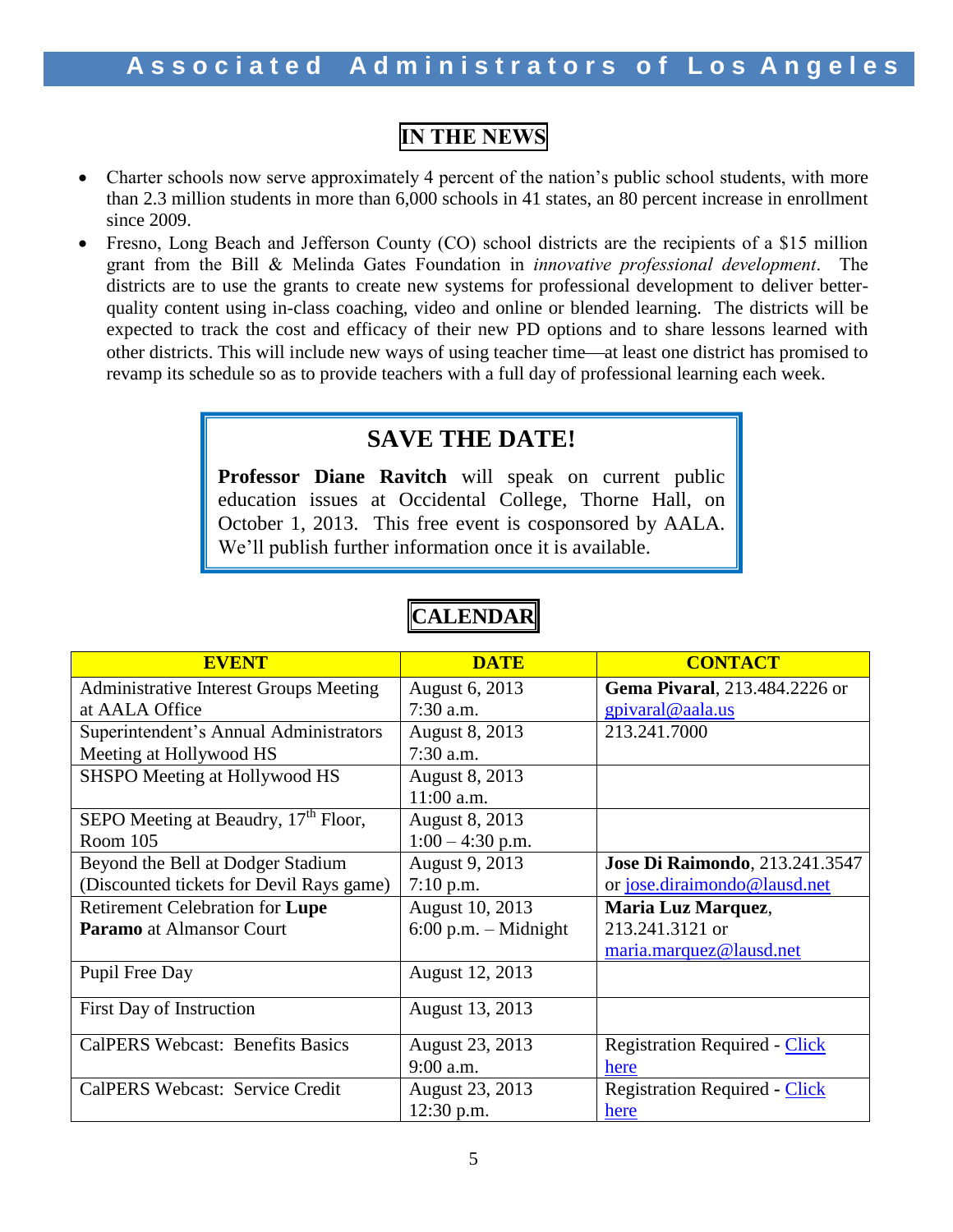### *CALENDAR (Cont.)*

| <b>CalPERS Webcast: Deferred</b>         | August 23, 2013          | <b>Registration Required - Click</b>   |
|------------------------------------------|--------------------------|----------------------------------------|
| Compensation                             | $2:00$ p.m.              | here                                   |
| Retirement Celebration for Dr. Rosa      | August 24, 2013          | Michael Katzman, 818.512.2783          |
| <b>Maria Hernandez</b> at Almansor Court | $6:00$ p.m. – Midnight   | or katzthedataguy@gmail.com            |
| SHSOPO Meeting at Bernstein HS           | August 29, 2013          |                                        |
|                                          | 8:00 a.m.                |                                        |
| <b>Admissions Day Observed</b>           | August 30, 2013          |                                        |
|                                          |                          |                                        |
| <b>AALA Alumni Membership Renewal</b>    | August 30, 2013          | <b>Gloria Souquette, 213.484.2226</b>  |
| Due                                      |                          | or gsouquette@aala.us                  |
| Labor Day Observed                       | September 2, 2013        |                                        |
|                                          |                          |                                        |
| Unassigned Day/School Holiday            | September 5, 2013        |                                        |
| B, C, D, E Basis Single Track            |                          |                                        |
| Team Heal's Afternoon of Jazz at the     | September 7, 2013        | <b>Nicole Levitt, 424.500.2849 or</b>  |
| <b>Wilshire Country Club</b>             | $2:00 - 7:00$ p.m.       | nicole@ewamllc.com                     |
| CalPERS Retirement Planning Fair at      | September 13-14, 2013    | www.calpers.ca.gov                     |
| <b>Westin Long Beach Hotel</b>           | $8:30$ a.m. $-4:00$ p.m. |                                        |
|                                          |                          |                                        |
| AALA Fall Reception at The Center at     | September 18, 2013       | Gema Pivaral, 213.484.2226 or          |
| Cathedral Plaza                          | 4:30 p.m. $-7:00$ p.m.   | gpivaral@aala.us                       |
| Beyond the Bell at Dodger Stadium        | September 27, 2013       | <b>Jose Di Raimondo</b> , 213.241.3547 |
| (Discounted tickets for Rockies game)    | $7:10$ p.m.              | or jose.diraimondo@lausd.net           |

### **FIELDING GRADUATE UNIVERSITY PRELIMINARY ADMINISTRATIVE SERVICES CREDENTIAL (PASC)**

District principals are encouraged to invite their teachers who have administrative potential to attend an information session to learn about Fielding's customized Preliminary Administrative Services Credential (PASC) cohort for Los Angeles Unified School District educators whose aim is to complete the program by August 2014. The program is designed to prepare California educators to become instructional leaders in a collaborative learning community environment.

### **INFORMATION SESSIONS**

San Antonio Winery 737 Lamar Street

Los Angeles, CA 90031

**Tuesday, August 6, 2013, 4:00 p.m.**

To view flyer, click [HERE](http://www.aala.us/docs/2013/07/2013-LAUSD-Flier-5-28-13-R2-4corrected.docx) or contact **Dr. Teresa Marquez-Lopez**, Associate Dean, at 951.288.9849 or e-mail <u>teresaml</u>@fielding.edu for more information. **TUESDAY, 111, 2014, 12014**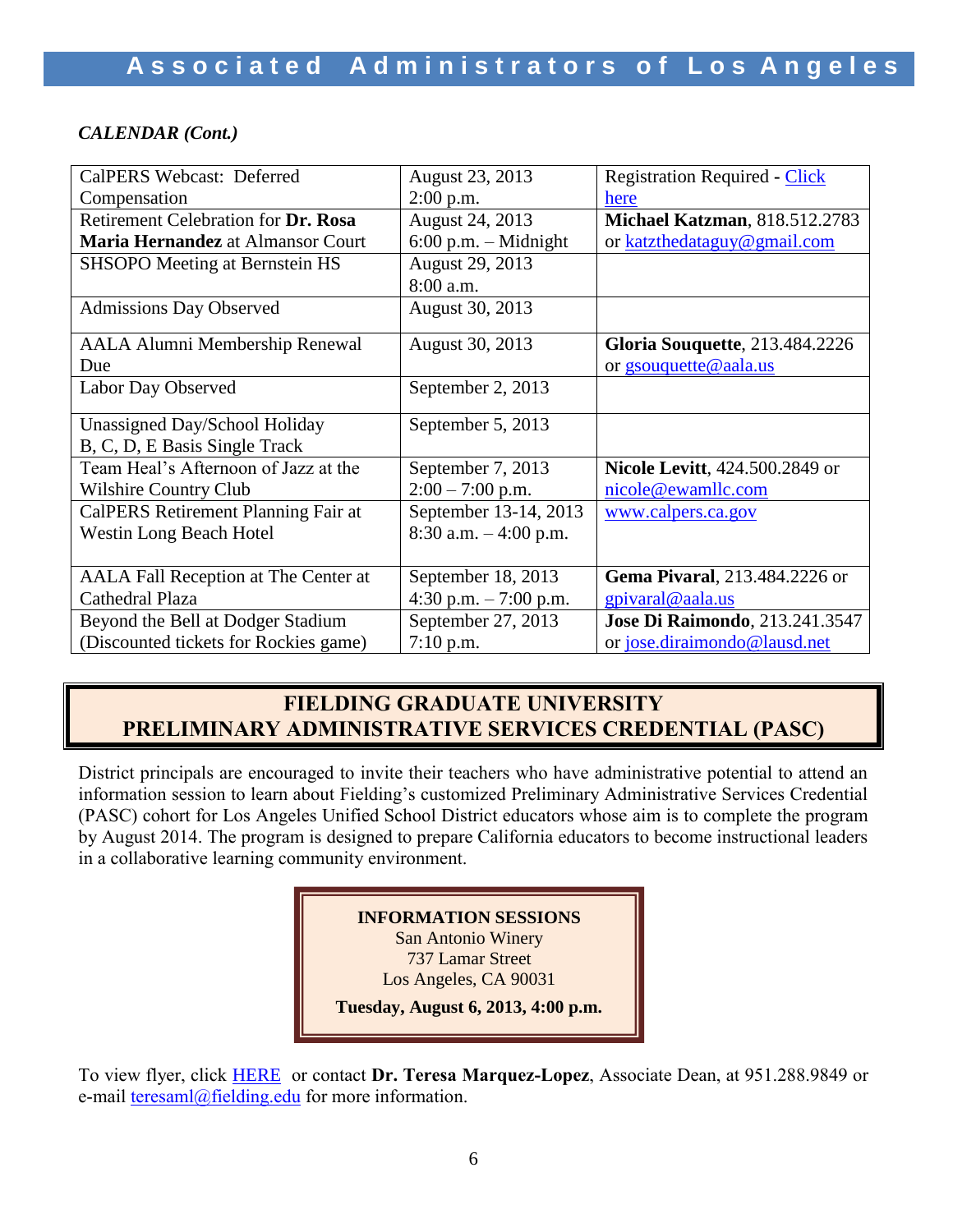Associated Administrators of Los Angeles



**BIRDIE R. COLLINS—**Former teacher adviser. Birdie retired from the District in 1977 and passed away July 24, 2013. Services were held on July 30, 2013.

**IN MEMORIAM**

**DR. GRACE KIRTZ TISDALE-GOWARD—**Former principal of Grand View Boulevard School. Grace retired from the District in September 1979 and passed away on February 10, 2013.

## **POSITIONS AVAILABLE**

*Minimum Qualifications: Candidates are responsible for making sure all the District requirements have been met. Please do not contact AALA for information regarding positions; use the contact phone number provided in the announcement or visit [http://teachinla.com/admin\\_vacancies/](http://teachinla.com/admin_vacancies/) (certificated) and [http://www.lausdjobs.org](http://www.lausdjobs.org/)  (classified) for detailed requirements for positions and employment updates.*

### **CERTIFICATED**

### *PRINCIPAL, ELEMENTARY*

**Carthay Center Elementary School, ESC West, MST 41G, E Basis.** For information and application procedures please contact **Autri Streeck**, Instructional Director, at 310.914.2100. Application deadline is Monday, August 19, 2013

**68th Street Elementary, ESC South, MST 43G, E Basis.** For information and application procedures please contact **Robin Benton**, Instructional Director, at 310.354.3400. Application deadline is Friday, August 16, 2013.

#### *PRINCIPAL, SECONDARY*

**John Muir Middle School, MST 45G, E Basis with LA's Promise stipend to make it equivalent to an A Basis assignment.** For information and application procedures please contact **Liliana Vasquez**, Director of Operations, LA's Promise, at 213.745.4928 or [careers@laspromise.org.](mailto:careers@laspromise.org) Application deadline is Friday, August 9, 2013.

### *PRINCIPAL, CONTINUATION*

**Burke High School, MST 38G, E Basis.** For information and application procedures please contact **Salvador Valdovinos** at 213.241.3759. Application deadline is Friday, August 16, 2013.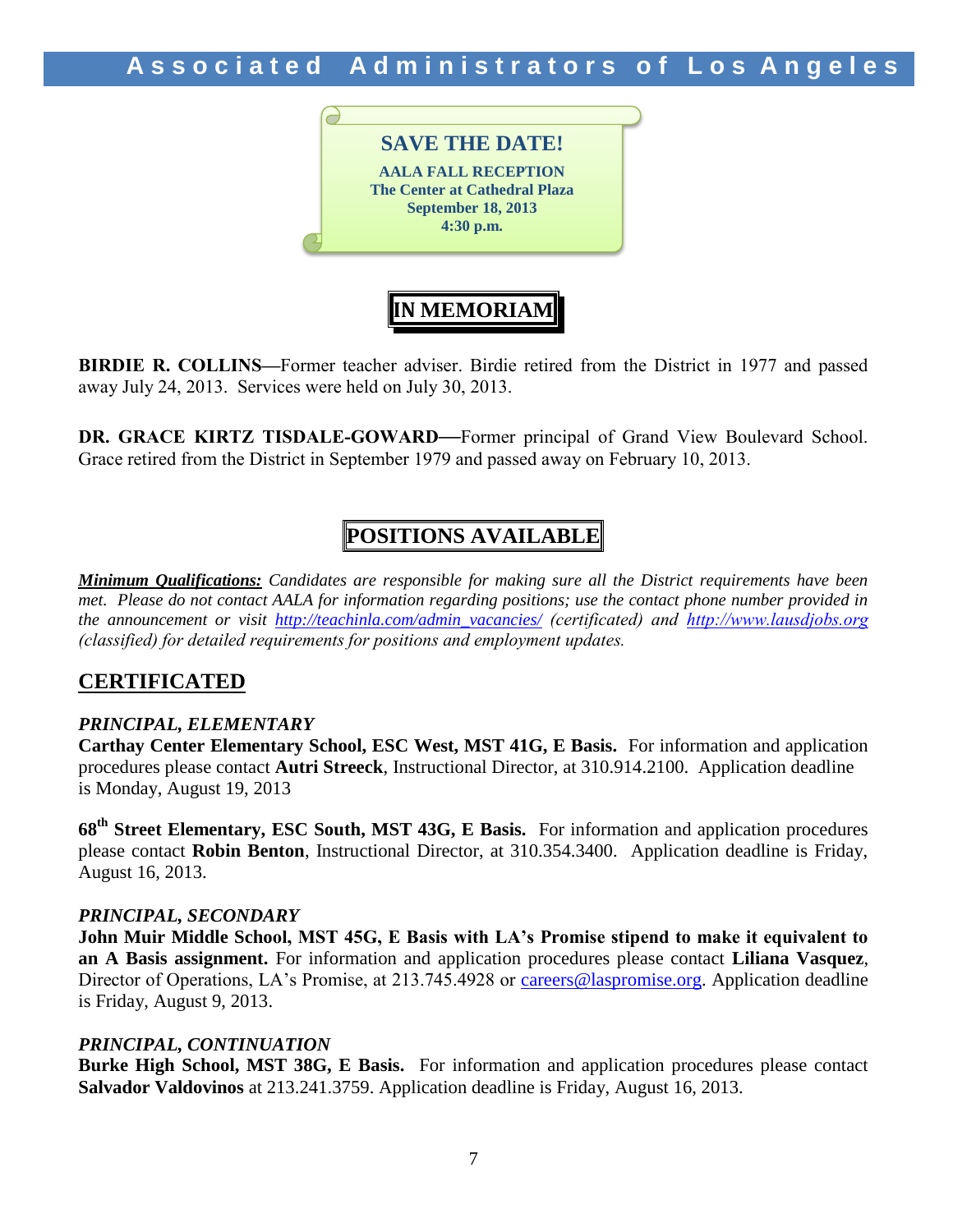### *PRINCIPAL, CONTINUATION (Cont.)*

**San Antonio High School, MST 38G, E Basis.** For information and application procedures please contract **Salvador Valdovinos** at 213.241.3759. Application deadline is Friday, August 16, 2013.

#### *INSTRUCTIONAL SPECIALIST*

**Middle College High School, ESC West, MST 38G, B Basis.** For information and application procedures please contact **LaVerne H. Brunt**, Instructional Director, at 310.914.2100. Application deadline is Thursday, August 8, 2013.

**Nimitz Middle School,** Temporary Adviser, **ISIC, MST 40G, B Basis.** For information and application procedures please contact **Mark Sims**, Instructional Director at 213.241.0100. Application deadline is Monday, August 19, 2013.

### *COORDINATOR, PUPIL SERVICES AND ATTENDANCE (PSA)*

**Division of Student Health and Human Services, Central Office, Temporary Adviser, MST 39G, B Basis.** For information and application procedures please contact **Erika Torres**, Interim Director, Pupil Services, at 213.241.3844. Application deadline is 5:00 p.m., Thursday, August 8, 2013.

**Community Development Department (CDD) Partnership, Temporary Adviser, MST 39G, B Basis.** For information and application procedures please contact **Erika Torres**, Interim Director, Pupil Services, at 213.241.3844. Application deadline is 5:00 p.m., Thursday, August 8, 2013.

### *COORDINATOR, OPERATIONS SUPPORT SERVICES*

**School Operations Division, Temporary Adviser, MST 43G, E Basis.** E-mail application materials as attachments **to Zsuzsanna Vincze**, Director of School Operations, at [zsuzsanna.vincze@lausd.net](mailto:zsuzsanna.vincze@lausd.net) with the subject line to read, Coordinator, Operations Support Services; applicant's name. Application deadline is 4:00 p.m., Friday, August 9, 2013.

### *SPECIALIST, ENGLISH LEARNER INSTRUCTION, ELEMENTARY*

**Office of Curriculum, Instruction and School Support (OCISS), Temporary Adviser, MST 38G, E Basis**. Submit materials to the Multilingual and Multicultural Education Department via e-mail to [graciela.gonzalez@lausd.net](mailto:graciela.gonzalez@lausd.net) with subject line to read, Specialist, English Learner Instruction, Elementary; applicant's name. Application deadline is 5:00 p.m., Thursday, August 8, 2013.

### *SPECIALIST, SPEECH AND LANGUAGE PROGRAM*

**Division of Special Education, Temporary Adviser, MST 38G, E Basis.** For information and application procedures please contact **Elaine Shackelford**, Coordinator, at 213.241.6200. Application deadline is 12:00 p.m., Friday, August 16, 2013.